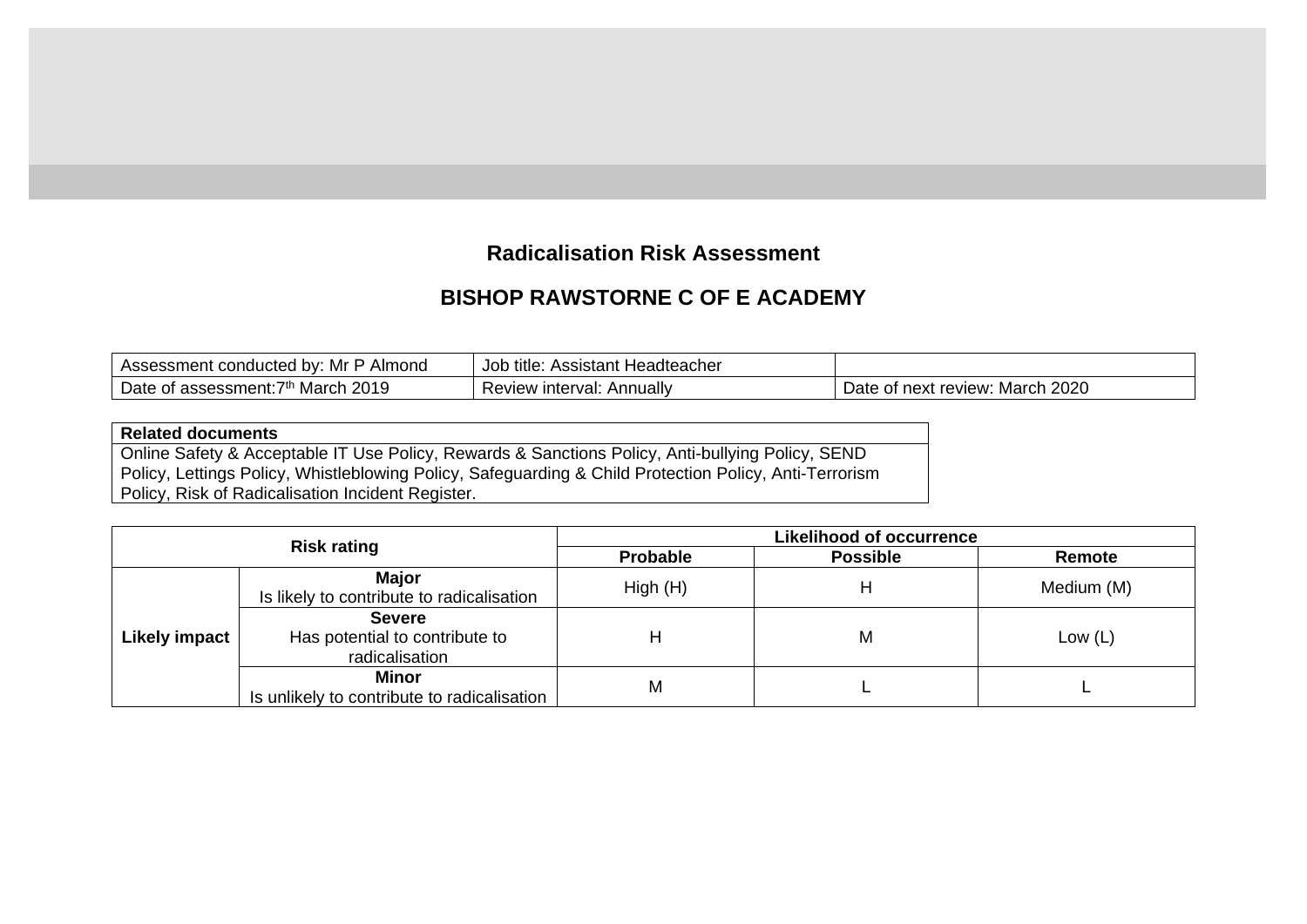| <b>Potential risks</b>                                                           | <b>Risk</b><br>rating<br>prior to<br>action<br>H/M/L | <b>Recommended controls</b>                                                                                                                                                                                                                                                                                                                                                                                                                                                                                                                                                                                                                                                                                          | In place?<br>Yes/No | By whom?      | <b>Dead</b><br>line | <b>Risk</b><br>rating<br>following<br>action<br>H/M/L |
|----------------------------------------------------------------------------------|------------------------------------------------------|----------------------------------------------------------------------------------------------------------------------------------------------------------------------------------------------------------------------------------------------------------------------------------------------------------------------------------------------------------------------------------------------------------------------------------------------------------------------------------------------------------------------------------------------------------------------------------------------------------------------------------------------------------------------------------------------------------------------|---------------------|---------------|---------------------|-------------------------------------------------------|
|                                                                                  |                                                      | <b>Pupils</b>                                                                                                                                                                                                                                                                                                                                                                                                                                                                                                                                                                                                                                                                                                        |                     |               |                     |                                                       |
| Pupils groomed by<br>radical extremists<br>online                                | M                                                    | Internet usage and searches are monitored using the<br>Impero system to identify pupils searching for extremist<br>terms.<br>Pupils found searching extremist terms may be recorded<br>on the risk of radicalisation incident register and may be<br>subject to the sanctions outlined in the Online Safety &<br>Acceptable IT Use Policy.<br>Access to websites containing extremist material is<br>blocked.<br>Pupils are educated on the acceptable use of the IT<br>facilities, and must sign the acceptable use agreement.<br>The school's network is protected by Sophos firewall.<br>Pupils can express any concerns about online safety<br>through the letter box next to the online safety notice<br>board. | Yes                 | RCo/PAI       |                     |                                                       |
| Pupils unable to<br>recognise<br>extremism and<br>unaware of how to<br>seek help | M                                                    | The school will continue to educate our pupils on<br>religious and political matters as part of a broad and<br>balanced curriculum.<br>The curriculum is reviewed annually, to ensure it offers<br>$\bullet$<br>the broadest possible education, including how to<br>recognise extremism, the dangers of it, and how to get<br>help.<br>Pupils are educated about online safety.<br>Pupils are educated about acceptable behaviour and the<br>$\bullet$<br>procedures for reporting bullying and misbehaviour, as<br>per the Rewards & Sanctions Policy and Anti-bullying<br>Policy.                                                                                                                                 | Yes                 | PAI/All staff |                     |                                                       |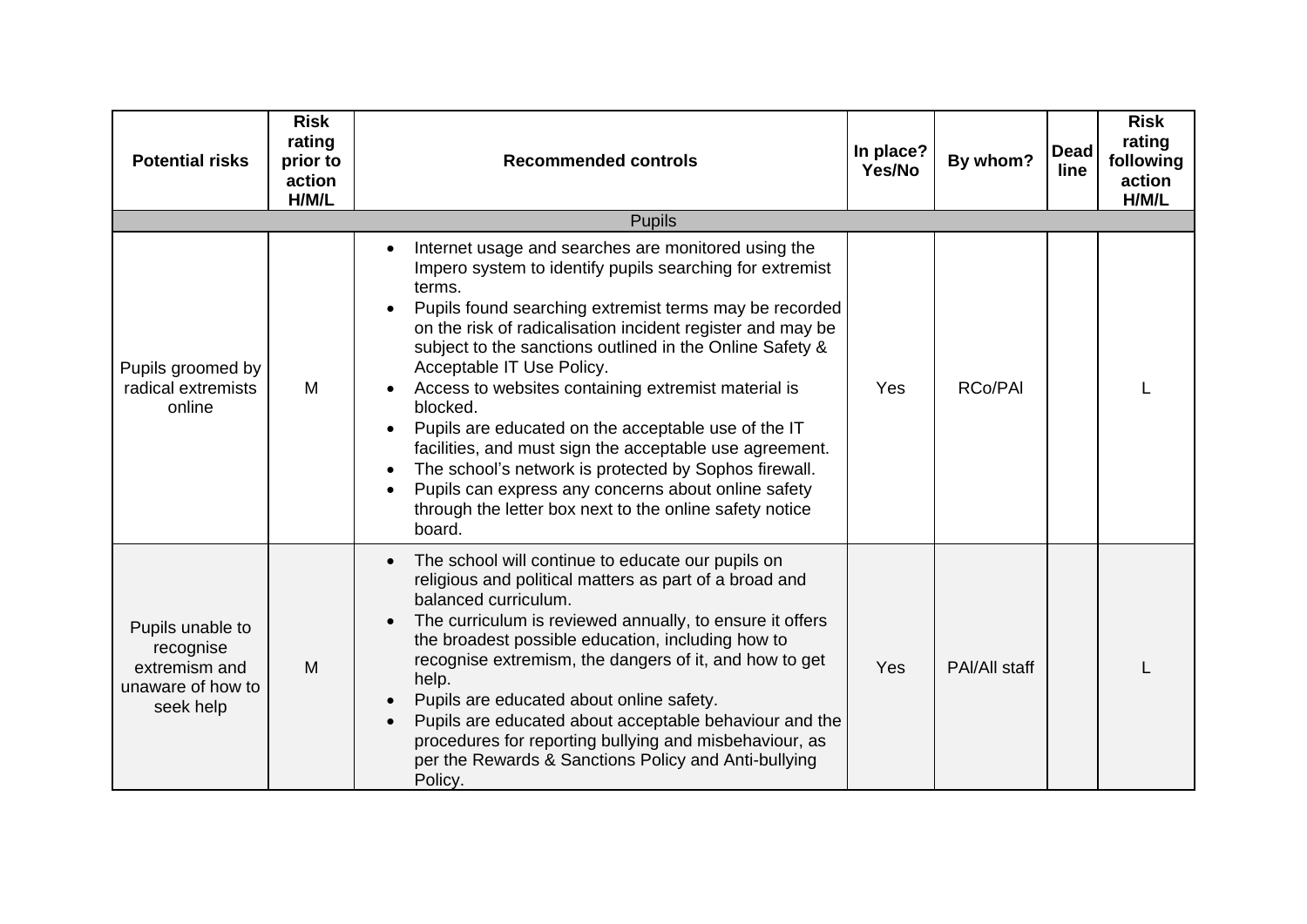| <b>Potential risks</b>           | <b>Risk</b><br>rating<br>prior to<br>action<br>H/M/L | <b>Recommended controls</b>                                                                                                                                                                                                                                                                                                                                                                            | In place?<br>Yes/No | By whom?                | <b>Dead</b><br>line | <b>Risk</b><br>rating<br>following<br>action<br>H/M/L |
|----------------------------------|------------------------------------------------------|--------------------------------------------------------------------------------------------------------------------------------------------------------------------------------------------------------------------------------------------------------------------------------------------------------------------------------------------------------------------------------------------------------|---------------------|-------------------------|---------------------|-------------------------------------------------------|
|                                  |                                                      | Posters displaying contact details for the DSL's are<br>displayed around the school.<br>Pupils can express any concerns about online safety<br>through the letter box next to the online safety notice<br>board.                                                                                                                                                                                       |                     |                         |                     |                                                       |
| Pupils afraid to<br>come forward |                                                      | The school has a comment box (Confide), in which<br>pupils can anonymously voice their concerns.<br>Pupils can express any concerns about online safety<br>through the letter box next to the online safety notice<br>board.<br>Posters displaying contact details for the DSL's are<br>displayed around the school.<br>Teachers build rapport and trust with all their pupils as<br>much as possible. | Yes                 | RCo/DSL's<br>/All staff |                     |                                                       |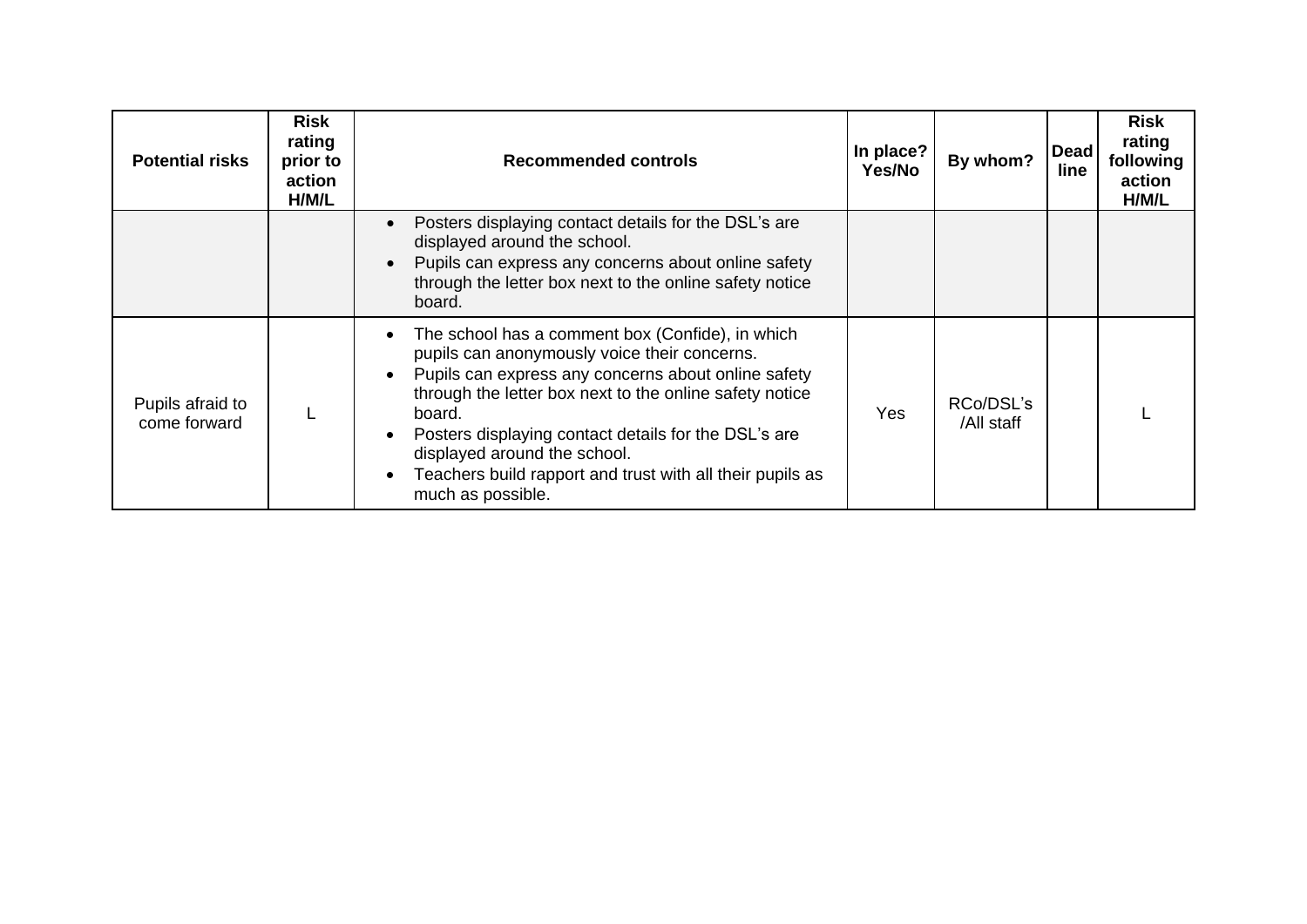| <b>Potential risks</b>                                                                   | <b>Risk</b><br>rating<br>prior to<br>action<br>H/M/L | <b>Recommended controls</b>                                                                                                                                                                                                                                                                                                                                                                                                                                                                                                                                                                                                                                                                                                                                                                                                                                                                                                                                                                                                                                                                                                                                                   | In place?<br>Yes/No | By whom?      | <b>Dead</b><br>line | <b>Risk</b><br>rating<br>following<br>action<br>H/M/L |
|------------------------------------------------------------------------------------------|------------------------------------------------------|-------------------------------------------------------------------------------------------------------------------------------------------------------------------------------------------------------------------------------------------------------------------------------------------------------------------------------------------------------------------------------------------------------------------------------------------------------------------------------------------------------------------------------------------------------------------------------------------------------------------------------------------------------------------------------------------------------------------------------------------------------------------------------------------------------------------------------------------------------------------------------------------------------------------------------------------------------------------------------------------------------------------------------------------------------------------------------------------------------------------------------------------------------------------------------|---------------------|---------------|---------------------|-------------------------------------------------------|
| Pupils disengage<br>from education and<br>actively seek<br>extremist groups              | M                                                    | The school curriculum offers a broad and balanced<br>education, including RE.<br>Teachers make their lessons interesting and engaging<br>for all their pupils.<br>Improved careers guidance and work-related learning is<br>$\bullet$<br>threaded through the curriculum, and is available to<br>pupils, in addition to the curriculum, to encourage<br>aspiration and community cohesion.<br>Pupils found searching extremist terms online will be<br>recorded on the risk of radicalisation incident register<br>and are subject to the sanctions in Online Safety &<br>Acceptable IT Use Policy.<br>Internet usage is monitored using the Impero system to<br>identify pupils searching for extremist terms.<br>All incidents displaying an indicator of vulnerability to<br>radicalisation are recorded on the risk of radicalisation<br>incident register, and are assessed on a case-by-case<br>basis.<br>All incidents are regularly re-evaluated.<br>The behaviour of pupils on the risk of radicalisation<br>incident register is closely monitored for 6 weeks unless<br>further incidents occur, in which case, the time would be<br>extended to be proportionate. | Yes                 | PAI/All staff |                     |                                                       |
| Pupils fail to<br>integrate into<br>school life and<br>actively seek<br>extremist groups |                                                      | The school promotes the fair treatment of all pupils as<br>$\bullet$<br>part of our ethos and values.<br>The school prohibits both direct and indirect<br>discrimination of any pupils as part of our SEND Policy<br>and Anti-Bullying Policy.                                                                                                                                                                                                                                                                                                                                                                                                                                                                                                                                                                                                                                                                                                                                                                                                                                                                                                                                | Yes                 | All staff     |                     |                                                       |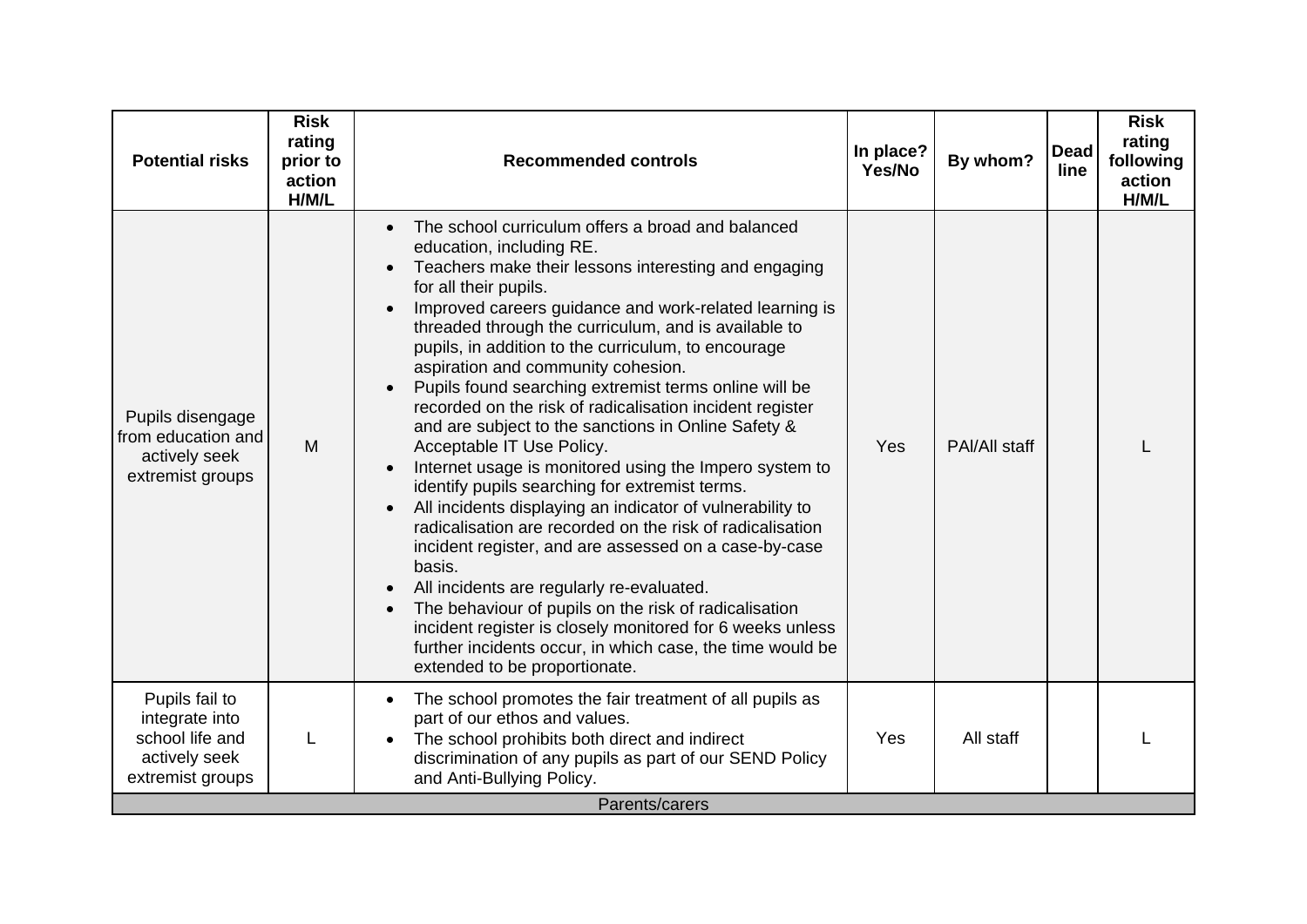| <b>Potential risks</b>                                                                      | <b>Risk</b><br>rating<br>prior to<br>action<br>H/M/L | <b>Recommended controls</b>                                                                                                                                                                                                                                                                                                                                                                                                                                                                                                                   | In place?<br>Yes/No | By whom?      | <b>Dead</b><br>line | <b>Risk</b><br>rating<br>following<br>action<br>H/M/L |
|---------------------------------------------------------------------------------------------|------------------------------------------------------|-----------------------------------------------------------------------------------------------------------------------------------------------------------------------------------------------------------------------------------------------------------------------------------------------------------------------------------------------------------------------------------------------------------------------------------------------------------------------------------------------------------------------------------------------|---------------------|---------------|---------------------|-------------------------------------------------------|
| <b>Families feel</b><br>targeted or do not<br>understand the<br>Prevent duty                | M                                                    | All parents/carers are made aware of the school's<br>responsibilities under the Prevent duty, via the school<br>website.<br>All safeguarding arrangements, including those in terms<br>$\bullet$<br>of the Prevent duty are published on the school website.<br>The Prevent lead maintains regular and supportive<br>communication with the parents/carers of pupils<br>identified as at risk.<br>The complaints policy and procedure is published on the<br>website, ensuring that parents/carers have a procedure<br>to voice any concerns. | <b>No</b>           | PAI           | July<br>2019        | M                                                     |
| <b>Families are</b><br>unwilling to<br>cooperate with the<br>school and referral<br>service |                                                      | The school has links with the LA, police and social<br>$\bullet$<br>services and will obtain their help as soon as is<br>necessary.<br>The complaints policy and procedure is published on the<br>website to ensure parents are aware of their duties.<br>The safeguarding & child protection policy is published<br>on the website to ensure parents are aware of their<br>duties.<br>The school maintains regular communication with<br>parents in order to promote positive relationships.                                                 | Yes                 | PAI/All staff |                     |                                                       |
|                                                                                             |                                                      | Staff and visitors                                                                                                                                                                                                                                                                                                                                                                                                                                                                                                                            |                     |               |                     |                                                       |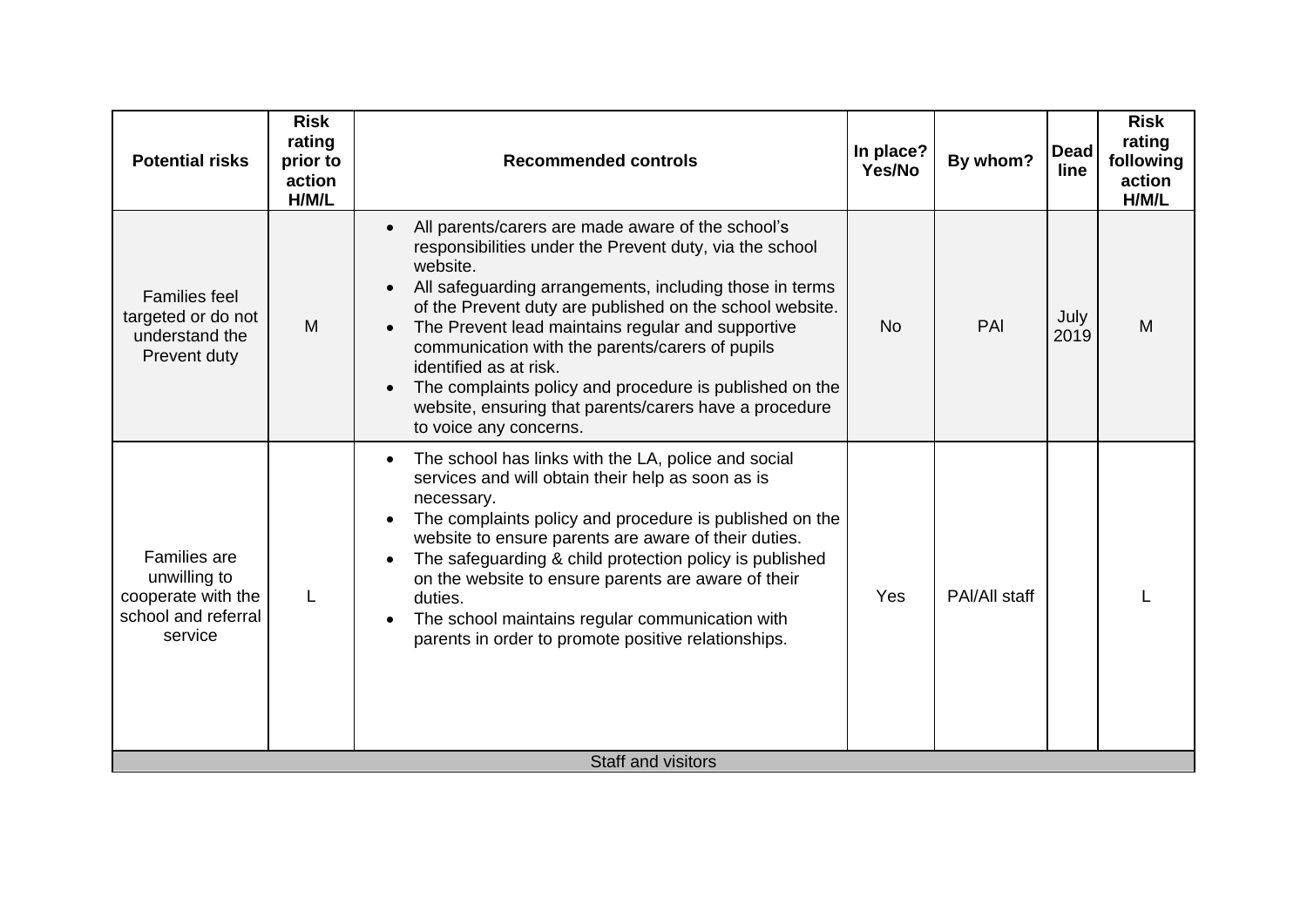| <b>Potential risks</b>                                                    | <b>Risk</b><br>rating<br>prior to<br>action<br>H/M/L | <b>Recommended controls</b>                                                                                                                                                                                                                                                                                                                                                                                                                                                                                                                                                                                                                                                                                                                         | In place?<br>Yes/No | By whom?            | <b>Dead</b><br>line | <b>Risk</b><br>rating<br>following<br>action<br>H/M/L |
|---------------------------------------------------------------------------|------------------------------------------------------|-----------------------------------------------------------------------------------------------------------------------------------------------------------------------------------------------------------------------------------------------------------------------------------------------------------------------------------------------------------------------------------------------------------------------------------------------------------------------------------------------------------------------------------------------------------------------------------------------------------------------------------------------------------------------------------------------------------------------------------------------------|---------------------|---------------------|---------------------|-------------------------------------------------------|
| <b>Extremist external</b><br>agencies                                     | L                                                    | The Lettings Policy & Hiring Agreement document<br>$\bullet$<br>prohibits known extremist groups, or individuals or<br>groups whose values contradict the school's values and<br>ethos, from speaking at the school.                                                                                                                                                                                                                                                                                                                                                                                                                                                                                                                                | Yes                 | PAI                 |                     |                                                       |
| Staff members or<br>visitors<br>intentionally voice<br>extremist opinions | L                                                    | All staff in regulated activity must have the appropriate<br>DBS checks.<br>All visitors in regulated activity must have the<br>appropriate DBS checks.<br>The school will inform visitors and volunteers not to<br>deliver messages of extremism or radicalisation.<br>All staff are made aware of the whistleblowing policy as<br>part of their new-starter induction.<br>Any staff member who voices extremist opinions may be<br>subject to disciplinary proceedings proportionate to the<br>incident, and, depending on the severity of the incident,<br>may face dismissal.<br>Any visitors who intentionally voice extremist views may<br>be barred from the school premises, and, if necessary,<br>reported to the appropriate authorities. | Yes                 | PAI/SHo/LHo         |                     |                                                       |
| Staff members or<br>visitors unwittingly<br>voice extremist<br>opinions   | M                                                    | The school will inform visitors and volunteers not to<br>$\bullet$<br>deliver messages of extremism or radicalisation.<br>All staff are made aware of the whistleblowing policy as<br>part of their new-starter induction.<br>Any staff member identified as voicing extremist<br>opinions may be subject to disciplinary proceedings<br>proportionate to the incident, and depending on the<br>severity of the incident, may face dismissal.<br>Any visitors found unwittingly voicing extremist views<br>may be given a warning, and following any subsequent                                                                                                                                                                                     | Yes                 | PAI/Office<br>staff |                     |                                                       |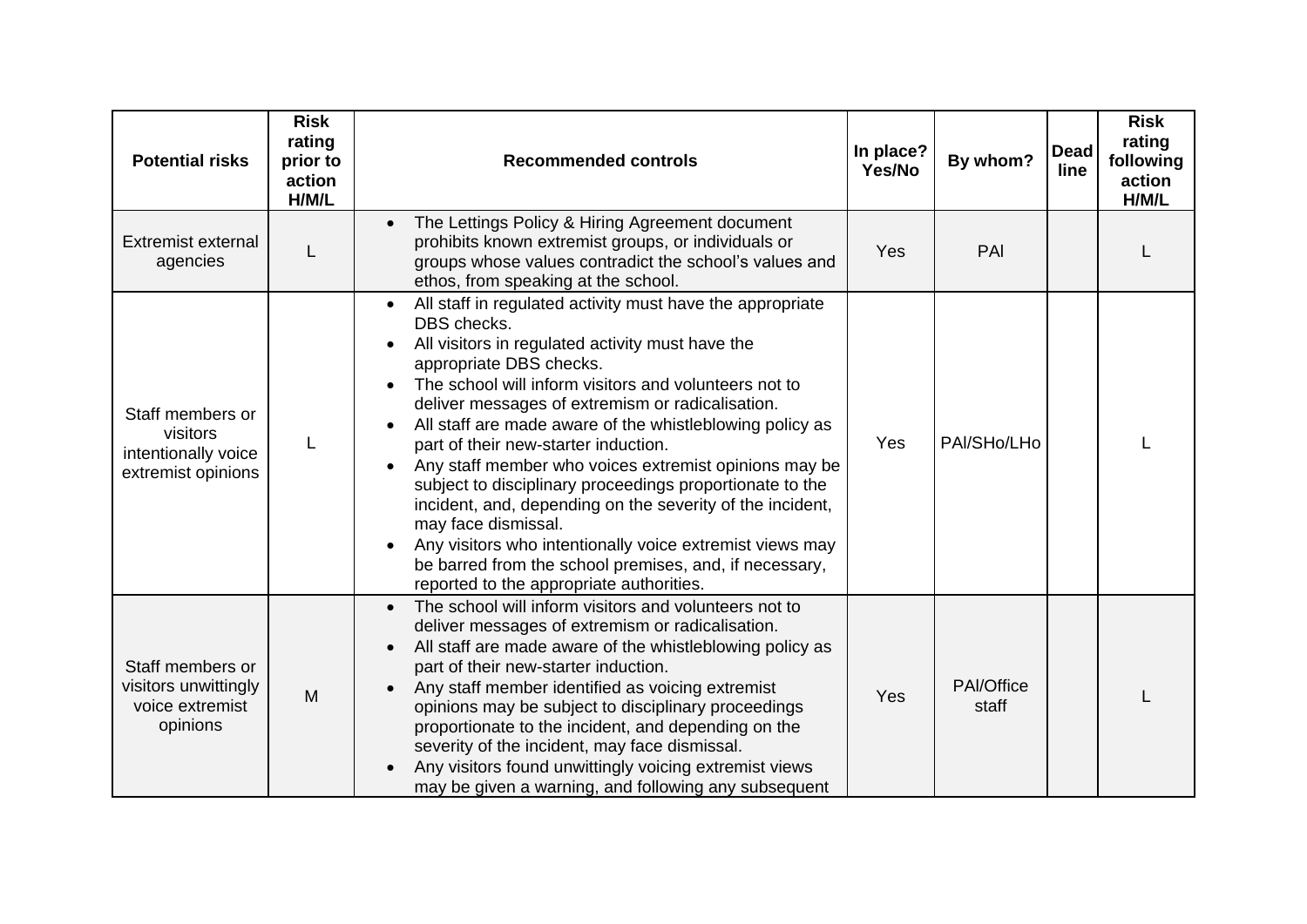| <b>Potential risks</b>                                                     | <b>Risk</b><br>rating<br>prior to<br>action<br>H/M/L | <b>Recommended controls</b>                                                                                                                                                                                                                                                                                                                                                                                                                                                                                                                                                                                                                                                                                                                                                                                                                                                                                                                                                                                                                                                                                                                                                                                                                                     | In place?<br>Yes/No | By whom?    | <b>Dead</b><br>line | <b>Risk</b><br>rating<br>following<br>action<br>H/M/L |
|----------------------------------------------------------------------------|------------------------------------------------------|-----------------------------------------------------------------------------------------------------------------------------------------------------------------------------------------------------------------------------------------------------------------------------------------------------------------------------------------------------------------------------------------------------------------------------------------------------------------------------------------------------------------------------------------------------------------------------------------------------------------------------------------------------------------------------------------------------------------------------------------------------------------------------------------------------------------------------------------------------------------------------------------------------------------------------------------------------------------------------------------------------------------------------------------------------------------------------------------------------------------------------------------------------------------------------------------------------------------------------------------------------------------|---------------------|-------------|---------------------|-------------------------------------------------------|
|                                                                            |                                                      | instances will be asked to leave the premises and, if<br>necessary, reported to the appropriate authorities.                                                                                                                                                                                                                                                                                                                                                                                                                                                                                                                                                                                                                                                                                                                                                                                                                                                                                                                                                                                                                                                                                                                                                    |                     |             |                     |                                                       |
| Governors out-of-<br>date with Prevent<br>requirements                     |                                                      | Key governors attend annual Prevent training.<br>The governing body must review and sign off all policies<br>pertaining to the Prevent duty after studying the<br>statutory guidance.                                                                                                                                                                                                                                                                                                                                                                                                                                                                                                                                                                                                                                                                                                                                                                                                                                                                                                                                                                                                                                                                           | Yes                 | PAI/SGI/SHo |                     |                                                       |
| Failure in the<br>referral system -<br>pupil 'slips through<br>the cracks' | M                                                    | The school sets out the policy and procedure to be<br>$\bullet$<br>followed in terms of vulnerable pupils and radicalisation<br>in the Safeguarding & Child Protection Policy.<br>All staff are trained on the Safeguarding & Child<br>$\bullet$<br>Protection, vulnerability to radicalisation indicators and<br>the safeguarding procedures to follow when these<br>indicators are recognised in a pupil, as part of their new-<br>starter induction.<br>Refresher training on the indicators of vulnerability to<br>$\bullet$<br>radicalisation takes place annually as part of<br>safeguarding & child protection training.<br>All staff are made aware of the whistleblowing policy as<br>part of their new-starter induction.<br>Bishop Rawstorne has links with LA, police and social<br>services.<br>Incidents suggesting risk of radicalisation are recorded<br>$\bullet$<br>on the risk of radicalisation incident register and are<br>assessed on a case-by-case basis.<br>All incidents are re-evaluated half-termly.<br>The behaviour of pupils on the risk of radicalisation<br>$\bullet$<br>incident register is closely monitored for 6 weeks, unless<br>further incidents occur, in which case, the time would be<br>extended proportionately. | Yes                 | PAI/SHo/LHo |                     |                                                       |